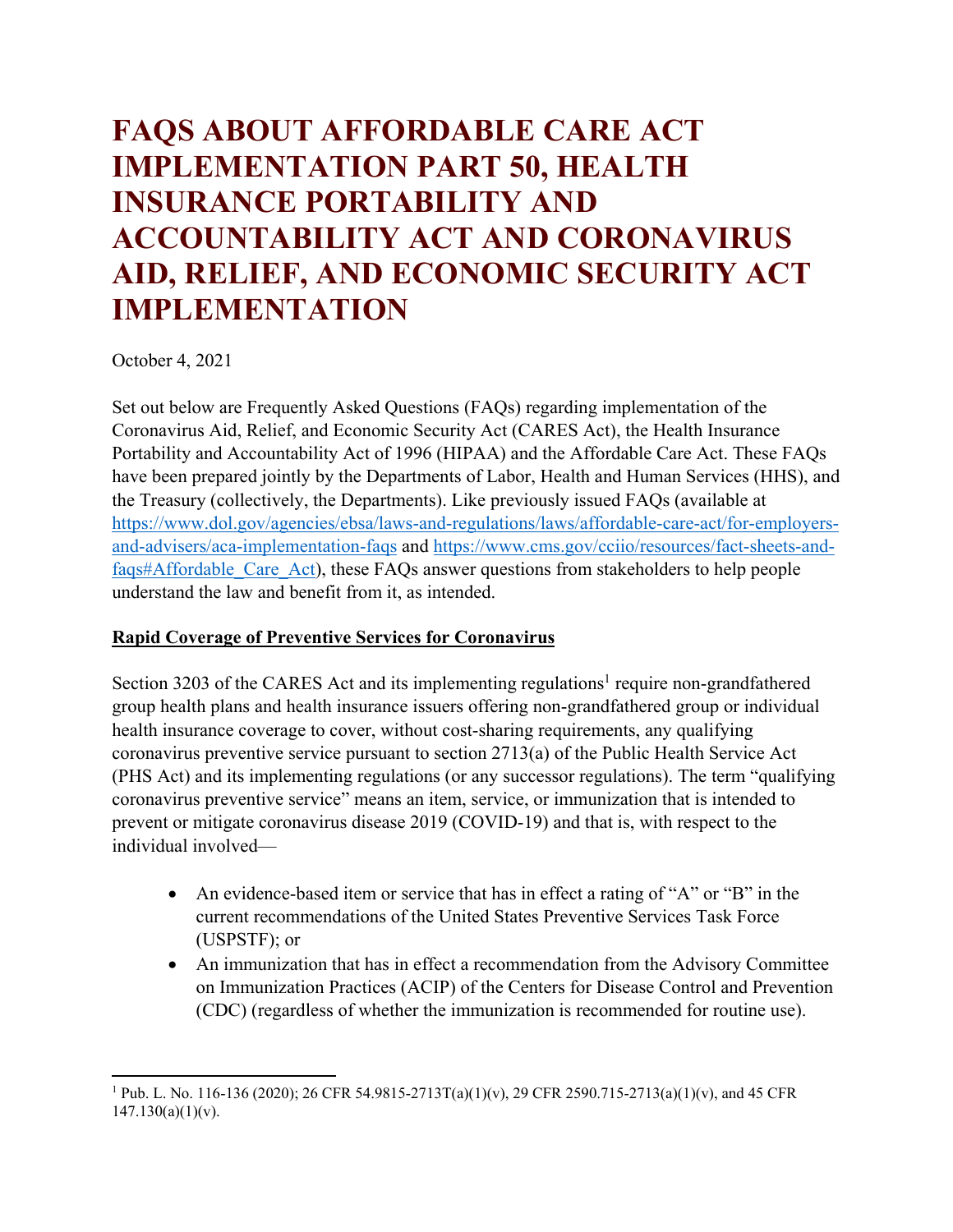Plans and issuers must cover qualifying coronavirus preventive services without cost sharing starting no later than 15 business days (not including weekends or holidays) after the date the USPSTF or ACIP makes an applicable recommendation regarding a qualifying coronavirus preventive service. A recommendation from ACIP is considered in effect after it has been adopted by the Director of the CDC.

The Departments are issuing the following FAQs in response to the December 12, 2020 adoption by the Director of the CDC of the ACIP recommendation for vaccination with COVID-19 vaccines within the scope of the Emergency Use Authorization (EUA) or Biologics License Application (BLA) for the particular vaccine.

# **Q1: How does the December 12, 2020 ACIP recommendation impact when plans and issuers must provide coverage without cost sharing for COVID-19 vaccines under section 3203 of the CARES Act and its implementing regulations?**

Plans and issuers must now cover COVID-19 vaccines and their administration, without cost sharing, immediately once the particular vaccine becomes authorized under an EUA or approved under a BLA, and according to the scope of the applicable EUA or BLA.

In a December 12, 2020 meeting, ACIP recommended: "For purposes of ACIP's role under the Affordable Care Act, ACIP recommends use of COVID-19 vaccines within the scope of the Emergency Use Authorization or Biologics License Application for the particular vaccine."<sup>2</sup> On the same day, the Director of the CDC adopted this ACIP recommendation. Although ACIP has made additional recommendations regarding COVID-19 vaccines since December 12, 2020, none of those recommendations affect plan and issuer coverage obligations regarding COVID-19 vaccines under the preventive services regulations, and therefore the December 12, 2020 recommendation remains in effect for this purpose.

The requirement under section 3203 of the CARES Act for plans and issuers to cover COVID-19 vaccines consistent with this ACIP recommendation became effective 15 business days after the December 12, 2020 adoption by the CDC. Therefore, effective January 5, 2021, plans and issuers must cover, without cost sharing, any COVID-19 vaccine authorized under an EUA or approved under a BLA by the FDA immediately upon the vaccine becoming authorized or approved. This coverage must be provided consistent with the scope of the EUA or BLA for the particular vaccine, including any EUA or BLA amendment, such as to allow for the administration of an additional dose to certain individuals, administration of booster doses, or the expansion of the age demographic for whom the vaccine is authorized or approved.

 $\overline{a}$ 

<sup>&</sup>lt;sup>2</sup> See [https://www.cdc.gov/vaccines/acip/meetings/downloads/slides-2020-12/slides-12-12/COVID-04-VOTE-](https://www.cdc.gov/vaccines/acip/meetings/downloads/slides-2020-12/slides-12-12/COVID-04-VOTE-508.pdf)[508.pdf.](https://www.cdc.gov/vaccines/acip/meetings/downloads/slides-2020-12/slides-12-12/COVID-04-VOTE-508.pdf) See also CDC Adult and Child and Adolescent Immunization Schedules, incorporating the December 12, 2020 ACIP recommendation, respectively a[t https://www.cdc.gov/vaccines/schedules/downloads/adult/adult](https://www.cdc.gov/vaccines/schedules/downloads/adult/adult-combined-schedule.pdf)[combined-schedule.pdf](https://www.cdc.gov/vaccines/schedules/downloads/adult/adult-combined-schedule.pdf) and [https://www.cdc.gov/vaccines/schedules/downloads/child/0-18yrs-child-combined](https://www.cdc.gov/vaccines/schedules/downloads/child/0-18yrs-child-combined-schedule.pdf)[schedule.pdf.](https://www.cdc.gov/vaccines/schedules/downloads/child/0-18yrs-child-combined-schedule.pdf)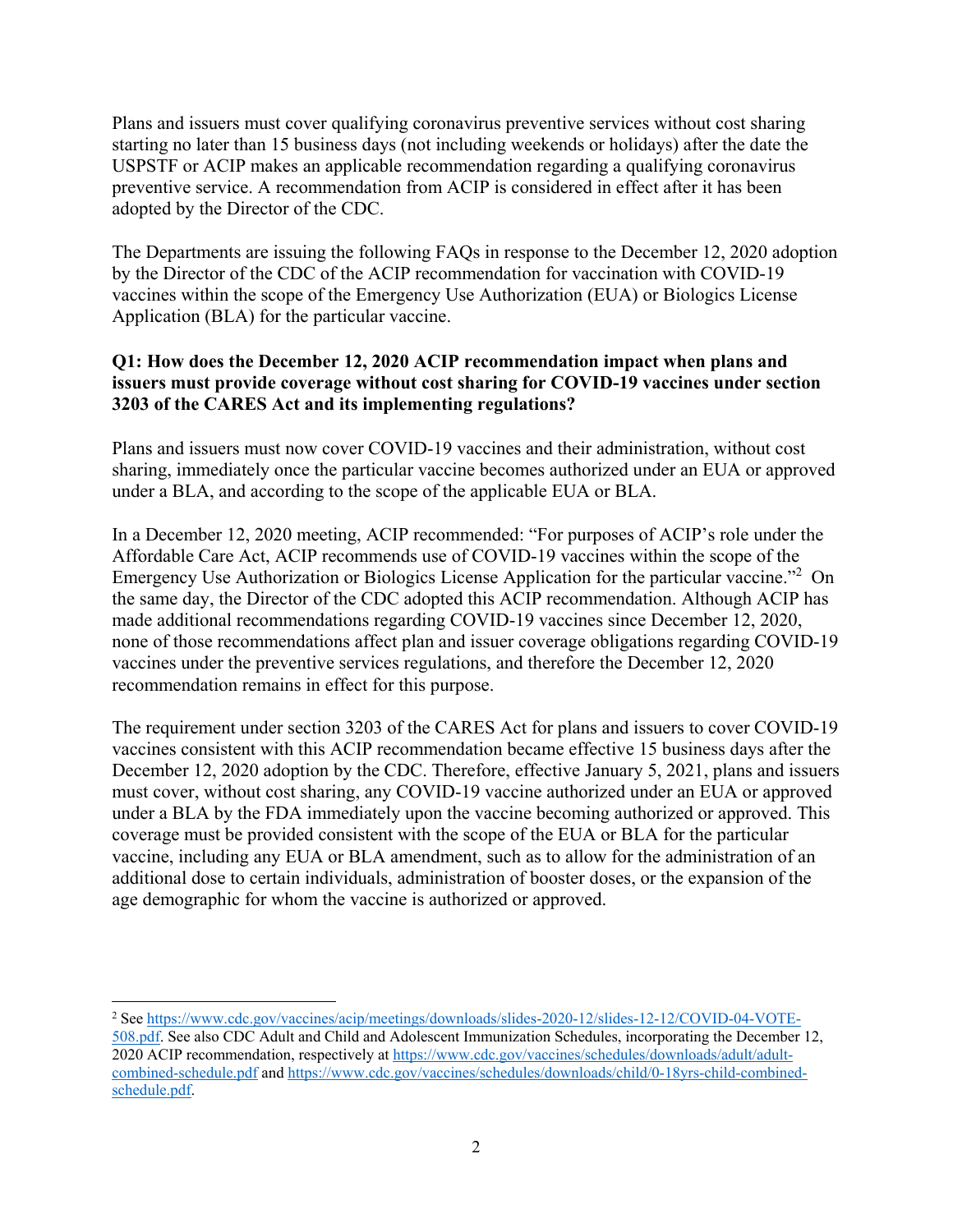The Departments' prior guidance, FAQs about Families First Coronavirus Response Act and Coronavirus Aid, Relief, and Economic Security Act Implementation Part 44 (FAQs Part 44),<sup>3</sup> issued on February 26, 2021, did not explicitly address the general ACIP recommendation for COVID-19 vaccines. In addition, the Departments understand that plans and issuers may be aware of subsequent ACIP recommendations and that it may be unclear which particular ACIP recommendations are relevant for purposes of triggering a coverage obligation under section 3203 of the CARES Act. This FAQ is intended to notify plans and issuers that the December 12, 2020 ACIP recommendation is the applicable recommendation for purposes of the definition of qualifying coronavirus preventive services under section 3203 of the CARES Act and its implementing regulations. Because plans and issuers may reasonably not have understood when coverage without cost sharing was required to begin under section 3203 of the CARES Act for COVID-19 vaccines authorized or approved (or for which the EUA or BLA was amended) since the December 12, 2020 recommendation was adopted, the Departments will only enforce the timing requirement to cover, without cost sharing, any COVID-19 vaccine authorized under an EUA or approved under a BLA by the FDA immediately upon the vaccine becoming authorized or approved (or the EUA or BLA being amended) prospectively, consistent with the scope of the particular EUA or BLA, to the extent additional coverage beyond what was articulated in previous guidance is required. 4

## **Q2: Does FAQs Part 44, Q8, continue to apply?**

FAQs Part 44, Q8, which provided guidance from the Departments on when plans and issuers must begin providing coverage of COVID-19 vaccines, is superseded to the extent it provides that the coverage requirement effective date is related to the vaccine-specific recommendations of ACIP, and notations will be made on the HHS and Department of Labor websites to reflect this modification.

#### **HIPAA Nondiscrimination and Wellness Programs**

 $\overline{\phantom{a}}$ 

Under PHS Act section 2705,<sup>5</sup> Employee Retirement Income Security Act (ERISA) section 702, Internal Revenue Code (Code) section 9802, and the Departments' implementing regulations, plans and issuers are generally prohibited from discriminating against participants, beneficiaries,

<sup>&</sup>lt;sup>3</sup> See FAQs about Families First Coronavirus Response Act and Coronavirus Aid, Relief, and Economic Security Act Implementation Part 44 (Feb. 26, 2021), available at [https://www.dol.gov/sites/dolgov/files/ebsa/about](https://www.dol.gov/sites/dolgov/files/ebsa/about-ebsa/our-activities/resource-center/faqs/aca-part-44.pdf)ebsa/our-activities/resource-center/faqs/aca-part-44.pdf [a](https://www.dol.gov/sites/dolgov/files/ebsa/about-ebsa/our-activities/resource-center/faqs/aca-part-44.pdf)n[d https://www.cms.gov/files/document/faqs-part-44.pdf.](https://www.cms.gov/files/document/faqs-part-44.pdf) 4 The Departments note that all organizations and providers participating in the CDC COVID-19 Vaccination

Program (which currently includes any provider administering COVID-19 vaccines) must administer COVID-19 vaccines at no out-of-pocket cost to the individual receiving the vaccine. For more information on the CDC COVID-

<sup>19</sup> Vaccination Program, see [https://www.cdc.gov/vaccines/covid-19/vaccination-provider-support.html.](https://www.cdc.gov/vaccines/covid-19/vaccination-provider-support.html)<br><sup>5</sup> Section 1201 of the Affordable Care Act amended and moved the nondiscrimination and wellness provisions of the PHS Act from section 2702 to section 2705, and extended the nondiscrimination provisions to issuers offering individual health insurance coverage. The Affordable Care Act also added section 715(a)(1) to ERISA and section 9815(a)(1) to the Code to incorporate the provisions of part A of title XXVII of the PHS Act, including PHS Act section 2705, into ERISA and the Code and make these provisions applicable to group health plans and group health insurance issuers.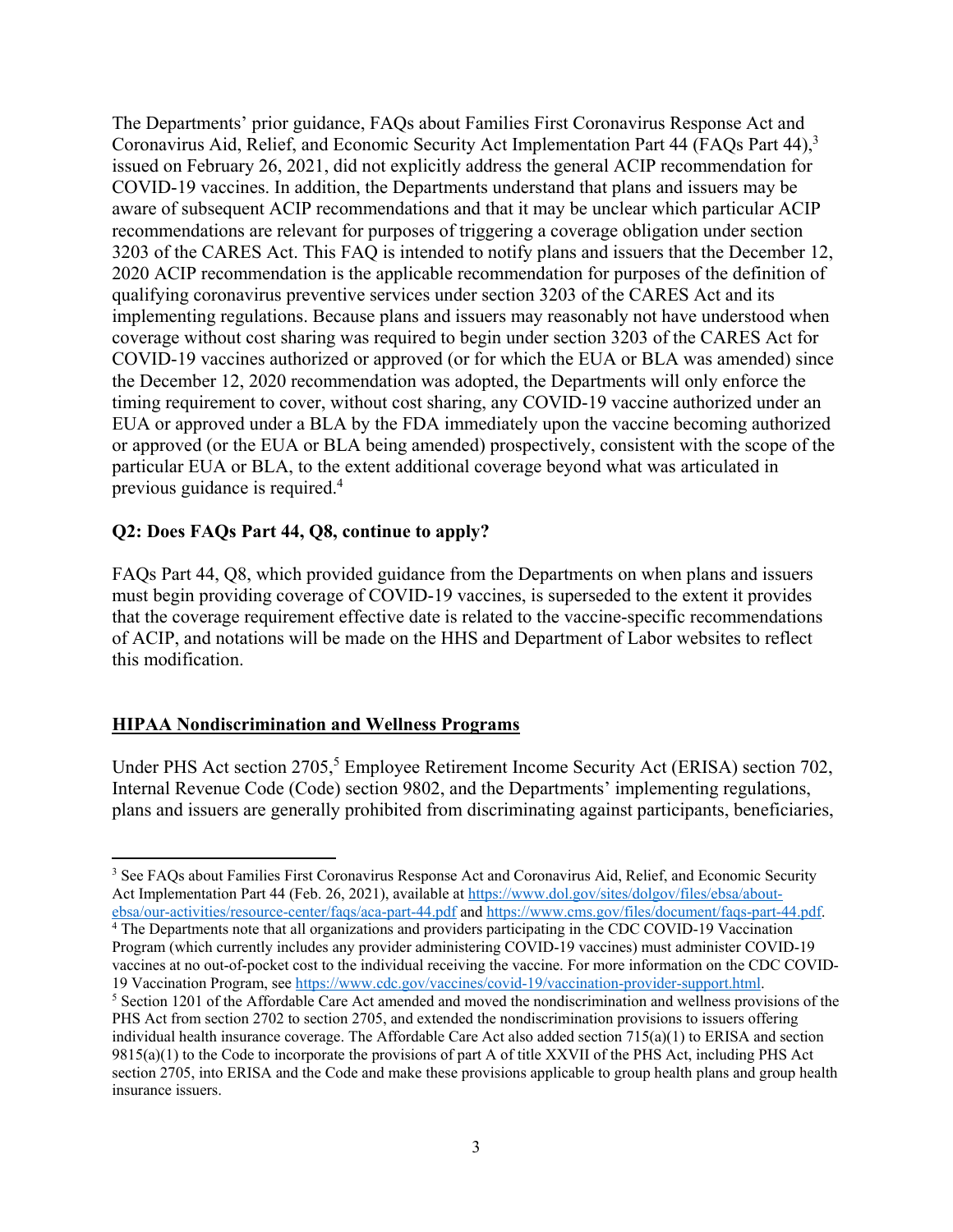and enrollees in eligibility, premiums, or contributions based on a health factor.<sup>6</sup> With respect to group health plans, an exception to this general prohibition allows premium discounts, rebates, or modification of otherwise applicable cost-sharing requirements (including copayments, deductibles, and coinsurance) in return for adherence to certain programs of health promotion and disease prevention, commonly referred to as wellness programs.

On June 3, 2013, the Departments issued final wellness program regulations<sup>7</sup> under PHS Act section 2705 and the parallel provisions of ERISA and the Code that address the requirements for wellness programs provided in connection with group health coverage. Among other things, the final wellness program regulations set the maximum permissible reward (or penalty) under a health-contingent wellness program that is part of a group health plan (and any related health insurance coverage) at 30 percent of the cost of coverage (or 50 percent for wellness programs designed to prevent or reduce tobacco use). $8$  The final wellness program regulations also address the reasonable design of health-contingent wellness programs, and, with respect to rewards offered under such programs, the reasonable alternatives that must be offered to avoid prohibited discrimination.

In addition, under section 4980H of the Code, employers may be liable for employer shared responsibility payments if they offer coverage that is not affordable. Under 26 CFR 1.36B- $2(c)(3)(v)(A)(4)$ , nondiscriminatory wellness program incentives offered by an employersponsored plan that affect premiums are treated as "not earned" for the purpose of assessing affordability, with the exception of incentives related exclusively to tobacco use. In other words, those wellness program incentives unrelated to tobacco use that provide discounts to employees are disregarded in assessing affordability, while those incentives unrelated to tobacco use that impose surcharges on employees are taken into account in assessing affordability.

Recently, stakeholders have asked whether group health plans and issuers can provide incentives to encourage individuals to receive COVID-19 vaccines. The Departments are issuing these FAQs to respond to stakeholder questions.

l <sup>6</sup> The statute and its implementing regulations set forth eight health status-related factors, which the 2006 regulations refer to as "health factors" for simplicity. Under the statute and the regulations, the eight health factors are health status, medical condition (including both physical and mental illnesses), claims experience, receipt of health care, medical history, genetic information, evidence of insurability (including conditions arising out of acts of domestic violence), and disability. 71 FR 75014 (Dec. 13, 2006) (the 2006 regulations). In the Departments' view, "[t]hese terms are largely overlapping and, in combination, include any factor related to an individual's health." 66 FR 1379 (Jan. 8, 2001).

<sup>7</sup> *See* 78 FR 33158 (Jun. 3, 2013). These final wellness program regulations update earlier regulations implementing the nondiscrimination and wellness program provisions established under the 2006 regulations. 71 FR 75014 (Dec. 13, 2006). The Affordable Care Act amended the statutory nondiscrimination and wellness provisions to in large part reflect the 2006 regulations regarding wellness programs.

 $\frac{8}{3}$  The cost of coverage is determined based on the total amount of employer and employee contributions towards the cost of coverage for the benefit package under which the employee is (or the employee and any dependents are) receiving coverage. 26 CFR 54.9802-1(f)(3)(ii) and (f)(4)(ii), 29 CFR 2590.702-1(f)(3)(ii) and (f)(4)(ii), and 45 CFR  $146.121(f)(3)(ii)$  and  $(f)(4)(ii)$ .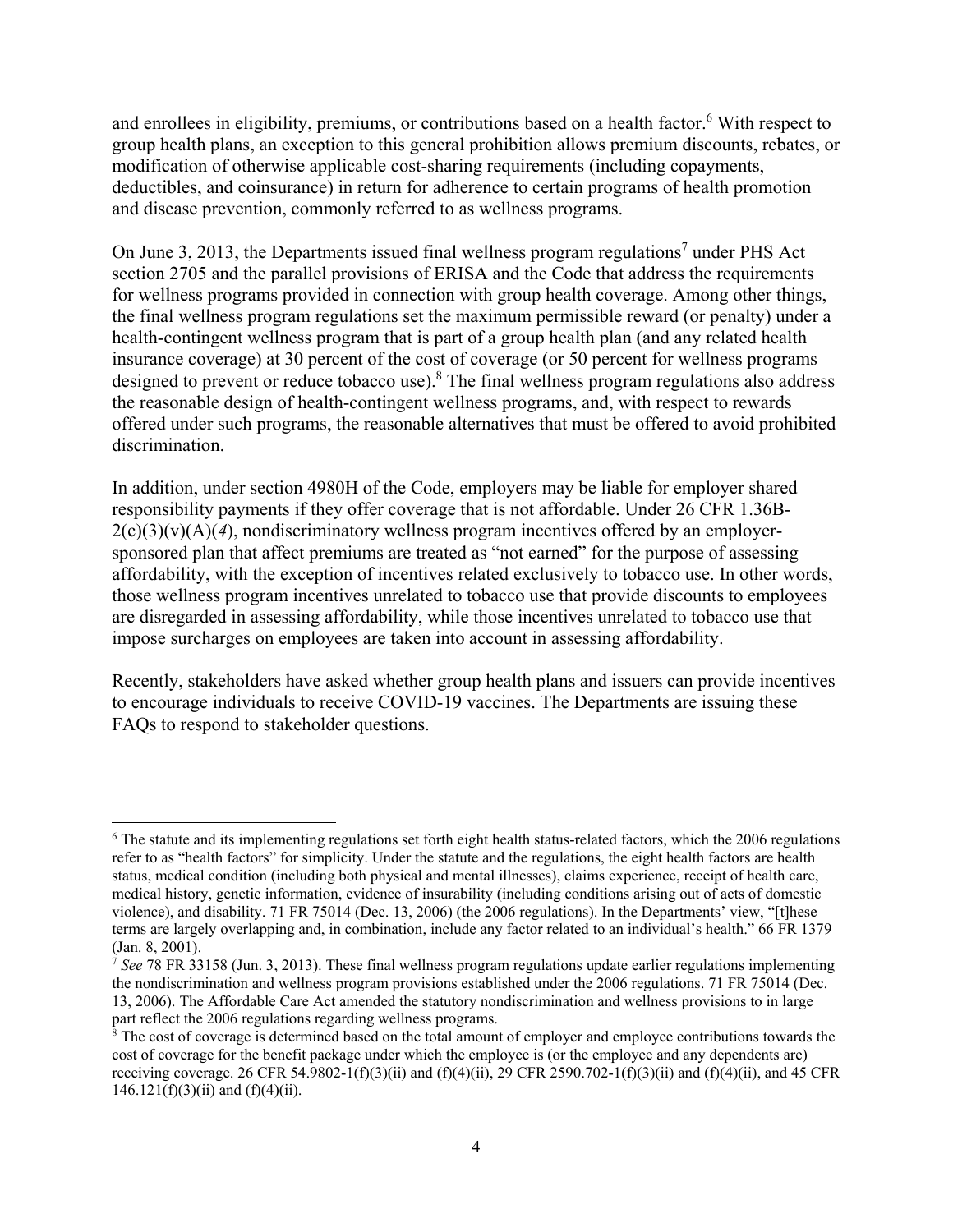#### **Q3: May a group health plan (or health insurance issuer offering coverage in connection with a group health plan) offer participants in the plan a premium discount for receiving a COVID-19 vaccination?**

Yes, if the premium discount complies with the final wellness program regulations.<sup>9,10</sup> A premium discount that requires an individual to perform or complete an activity related to a health factor, in this case obtaining a COVID-19 vaccination, to obtain a reward would be considered a wellness program that must comply with the five criteria for activity-only wellness programs described in paragraph  $(f)(3)$  of the final wellness program regulations.<sup>11</sup>

To satisfy these criteria, a wellness program that provides a premium discount to individuals who obtain a COVID-19 vaccination must be reasonably designed to promote health or prevent disease and must provide a reasonable alternative standard to qualify for the discount. For example, the wellness program may offer a waiver or the right to attest to following other COVID-19-related guidelines to individuals for whom it is unreasonably difficult due to a medical condition or medically inadvisable to obtain the COVID-19 vaccination in order to qualify for the full reward. The plan must also provide notice of the availability of the reasonable alternative standard under the wellness program. Further, the reward the plan provides in connection with the vaccine incentive program must not exceed 30 percent of the total cost of employee-only coverage and must give individuals eligible for the program the opportunity to qualify for the reward under the program at least once per year.

 $\overline{a}$ <sup>9</sup> Compliance with the final wellness program regulations is not determinative of compliance with any other provision of the PHS Act, ERISA, the Code, or any other State or Federal law, including the Americans with Disabilities Act (ADA) and the Genetic Information Nondiscrimination Act (GINA). See 26 CFR 54.9802-1(h), 29 CFR 2590.702(h), 45 CFR 146.121(h), 29 CFR 1630, and 29 CFR 1635. Furthermore, these FAQs address wellness program incentives provided by group health plans and health insurance issuers and do not address incentives offered by employers as part of workplace policies and unrelated to their group health plan. Employers considering the adoption of COVID-19 vaccination programs that provide incentives should consult Section K of the Equal Employment Opportunity Commission's [What You Should Know About COVID-19](https://www.eeoc.gov/wysk/what-you-should-know-about-covid-19-and-ada-rehabilitation-act-and-other-eeo-laws) and the ADA, the [Rehabilitation Act, and Other EEO Laws.](https://www.eeoc.gov/wysk/what-you-should-know-about-covid-19-and-ada-rehabilitation-act-and-other-eeo-laws) Questions K.16. through K.21 restate the current guidance under Title I of the ADA and Title II of GINA.

<sup>10</sup> *See* 78 FR 33158 (Jun. 3, 2013).

<sup>&</sup>lt;sup>11</sup> The final wellness program regulations provide that a health-contingent wellness program that is an activity-only wellness program does not violate the wellness program provisions only if all of the following requirements are satisfied: (1) the program must give individuals eligible for the program the opportunity to qualify for the reward under the program at least once per year; (2) the reward for the activity-only wellness program, together with the reward for other health-contingent wellness programs with respect to the plan, must not exceed the applicable percentage (defined as 30 percent (or 50 percent for wellness programs designed to prevent or reduce tobacco use) of the total cost of employee-only coverage under the plan); (3) the program must be reasonably designed to promote health or prevent disease; (4) the full reward under the activity-only wellness program must be available to all similarly situated individuals (which includes allowing a reasonable alternative standard (or waiver of the otherwise applicable standard) for obtaining the reward for any individual for whom, for that period, it is unreasonably difficult due to a medical condition or medically inadvisable to satisfy the otherwise applicable standard); and (5) the plan or issuer must disclose in all plan materials describing the terms of an activity-only wellness program the availability of a reasonable alternative standard to qualify for the reward (and, if applicable, the possibility of waiver of the otherwise applicable standard), including contact information for obtaining a reasonable alternative standard and a statement that recommendations of an individual's personal physician will be accommodated. *See* 26 CFR 54.9802-1(f)(3), 29 CFR 2590.702(f)(3), and 45 CFR 146.121(f)(3).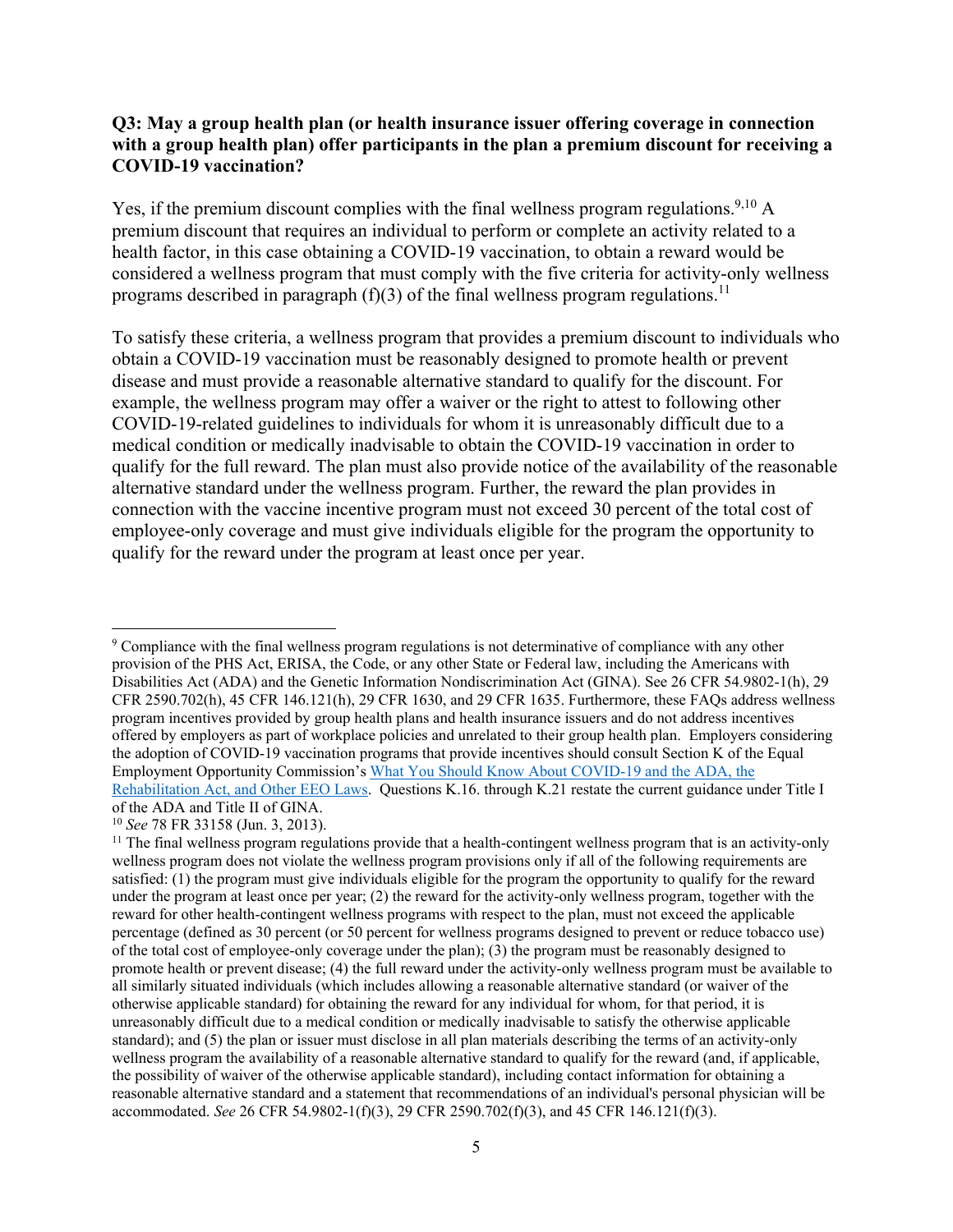**Example**: A group health plan offers a 25 percent premium discount of the cost of employee-only coverage to all participants who receive a COVID-19 vaccination in accordance with the recommendations of ACIP (and does not offer any other reward under other health-contingent wellness programs with respect to the plan). To help facilitate participants receiving the vaccination, the plan also maintains a toll-free hotline to answer questions about COVID-19 vaccination and offer assistance to schedule appointments to receive a COVID-19 vaccination. The plan provides the same premium discount to individuals for whom it is unreasonably difficult due to a medical condition or medically inadvisable to obtain a COVID-19 vaccination if the individual attests to complying with the CDC's mask guidelines for unvaccinated individuals. The plan also provides notice of the availability of this alternative to all participants. Participants may qualify annually for this premium discount.

**Conclusion**: The vaccine incentive program meets the criteria to be an activity-only health-contingent wellness program. The reward the plan provides in connection with the vaccine incentive program does not exceed 30 percent of the total cost of employee-only coverage and the opportunity to qualify is offered annually. The plan provides a reasonable alternative standard to qualify for the reward, in this case the opportunity to attest to complying with the CDC's mask guidelines, to individuals for whom it is unreasonably difficult due to a medical condition or medically inadvisable to obtain a COVID-19 vaccination, and the plan provides notice of the availability of the reasonable alternative standard. This program is also reasonably designed to promote health and prevent disease (and is not a subterfuge for discriminating based on a health factor), as the program rewards individuals who obtain a COVID-19 vaccination, while the reasonable alternative standard is not overly burdensome, and is also designed to prevent infection with SARS-CoV-2, the virus that causes COVID-19. Further, the plan's maintenance of a toll-free hotline to provide information about the COVID-19 vaccine and assistance with meeting the underlying standard (in this case, receiving a COVID-19 vaccination or fulfilling the reasonable alternative) are additional facts and circumstances demonstrating that the program is reasonably designed to promote health or prevent disease because they help ensure that the program is not overly burdensome.

#### **Q4: May a group health plan or health insurance issuer condition eligibility for benefits or coverage for otherwise covered items or services to treat COVID-19 on participants, beneficiaries, or enrollees being vaccinated?**

No. PHS Act section 2705, ERISA section 702, Code section 9802, and the Departments' implementing regulations generally prohibit plans and issuers from discriminating against participants, beneficiaries, and enrollees in eligibility, premiums, or contributions based on a health factor.<sup>12</sup> The Departments' implementing regulations state that rules for eligibility include, among other things, rules related to benefits (including rules related to covered benefits and

 $\overline{a}$ 

<sup>&</sup>lt;sup>12</sup> As amended by the Affordable Care Act, the nondiscrimination provisions under PHS Act section 2705 apply to health insurance issuers offering group or individual health insurance coverage. *See supra* note 5.